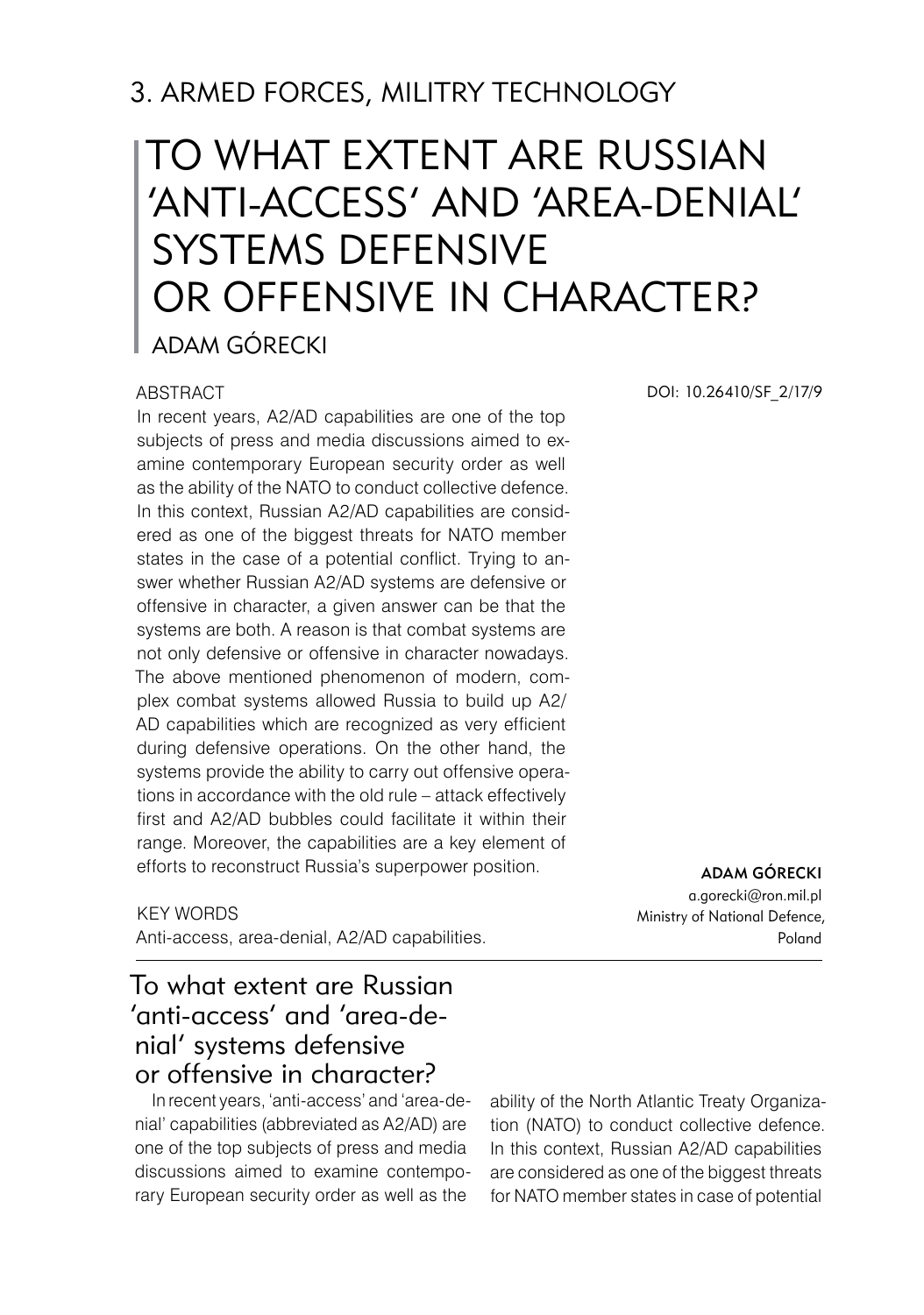conflict. What is more, technical capabilities of the Alliance are repeatedly presented as insufficient to maintain the credibility of the Article 5 on Crisis Response Operations execution. Thus, the aim of the paper is to evaluate the character of the Russian A2/AD concept including applied weapon systems defining available capabilities within it.

nŜ.

An analysis of the literature in the field of Russian A2/AD capabilities has made it possible to put forward a thesis that a defensive, in essence, Russian A2/AD systems are intended to be a component of the revisionist attempts (offensive in character) to restore the superpower position and implicate the vital threat for security order in Europe. Therefore, the first part of the paper will focus on explaining the basic idea and historical development of the A2/AD concept as well as on presenting modern weapon systems defining its capabilities. It allows the recognition of the overall character of the A2/AD concept. The second part of the paper will focus on reasons for Russia's development of A2/AD capabilities. Next, it will be analysed if Russian supremacy in the A2/AD field is a real threat for NATO members from Eastern Europe and if the capabilities are more offensive or defensive in character. Then, measures the NATO ought to take to successfully deal with the A2/AD challenge will be recommended. Finally, a conclusion referring to the thesis will be presented.

# 'Anti-access' and 'area-denial' concept and its essence.

*Anti-access* and *area-denial* are modern terms referring to warfighting strategies focused on preventing an opponent from operating military forces near, into, or within the contested region' (Tangredi, 2013, p. 1). Then, Sam J. Tangredi, the author of *'Antiaccess Warfare. Countering A2/AD Strate-*

*gies'* book elaborates his idea and claims: 'Denying access to an enemy is a natural objectives for any defender and should be considered an integral component of any military campaign. [...] Therefore, the objective of anti-access or area-denial strategy is to prevent the attacker from bringing its operationally superior forces into the contested region or to prevent the attacker from freely operating within the region and maximizing its combat power' (Tangredi, 2013, p. 1-2).

Concluding the above quotes, the general aim of the A2/AD concept is not complex itself. According to Stephen Frühling and Guillaume Lasconjarias, the authors of an article entitled 'NATO, A2/AD and the Kaliningrad Challenge', it is 'the best way of prevailing over a distant adversary, especially if it is superior in overall military power, is to prevent it from deploying its forces into the theatre of conflict in the first place' (Frühling and Lasconcjarias, 2016, p. 97).

Above quotes explain the modern, overall idea of the concept which was shaped through history by changes in warfare. Thus, it is worth examining key steps in the development of strategies and weapon systems aimed to hold antagonists from attacking key areas.

The historical development of the A2/AD concept starts with the construction of defensive walls like the Great Wall of China (first walls were built in the 7th Century CB) and the Hadrian's Wall (first works were begun in 122 AD). After that, castles and fortresses and finally various costal defence bastions were built aimed to stop a threat from the sea or to deny military build-up on the beaches (Frühling and Lasconjarias, 2016, p. 97).

More recently, an important step in the concept development has been made by the use of radars as a core element of the strategy to defend Great Britain against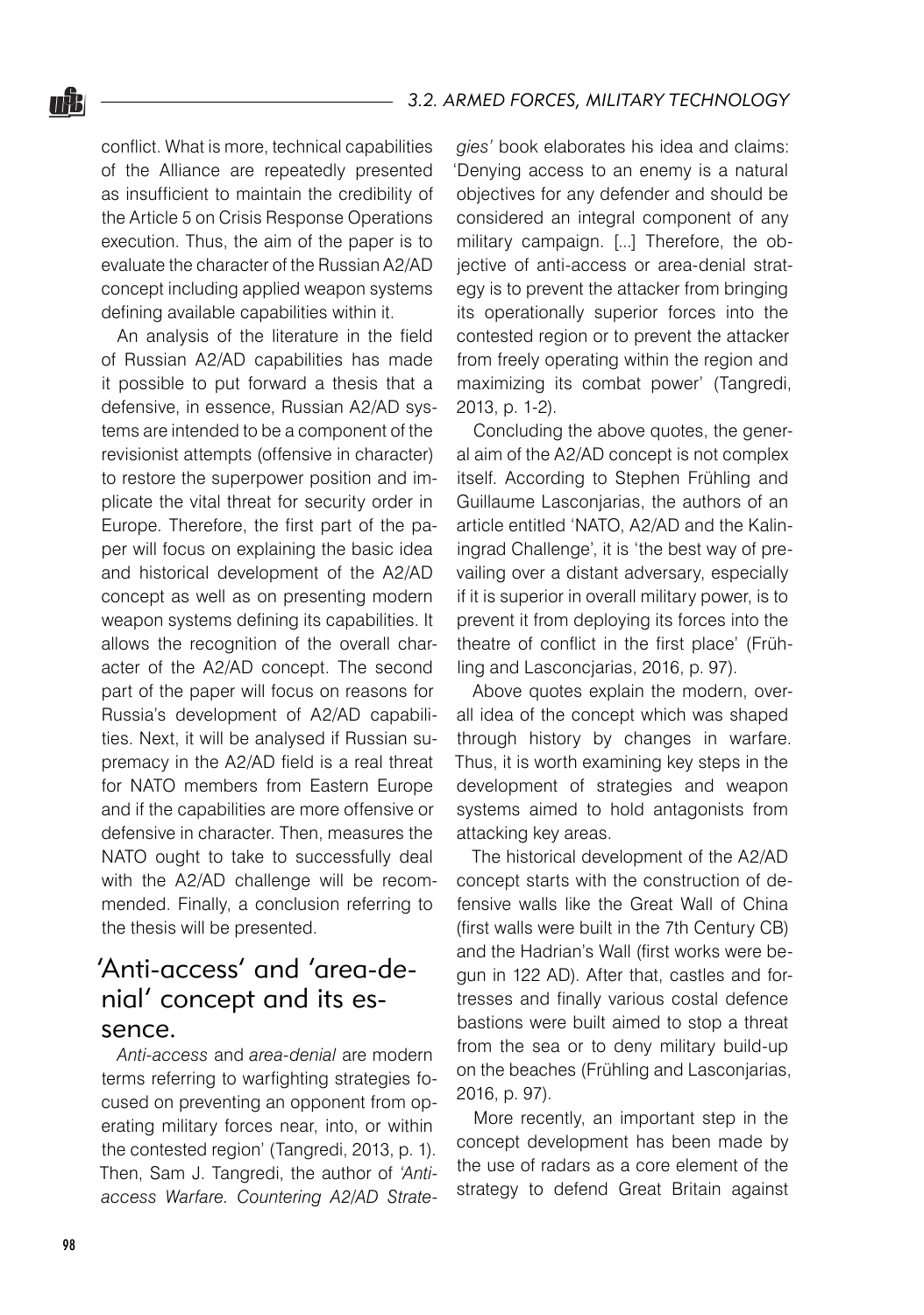

German invasion. The application of this air anti-access strategy enabled them to win the Battle of Britain in 1940 (Frühling and Lasconjarias, 2016, p. 97). Next, during the same war, the Germans set up the Festung Europa coastal-defence system from Norway to Spain. This system was aimed to deny access during expected invasion by the anti-fascist coalition forces (Frühling and Lasconjarias, 2016, p. 97).

The above mentioned historical examples of using the A2/AD strategies and weapon systems lead to the conclusion that the A2/ AD concept is defensive in nature, meaning that 'used or intended to defend or protect' (Oxford English Dictionary, 2006, p. 375). Nevertheless, it is worth taking into consideration a quote from Sun Tzu:

# 'Attack is the secret of defence; defence is the planning of an attack'

– Sun Tzu, The Art of War.

The quote leads to the impression that there are no strategies or fighting methods intended to defeat an opponent which are only defensive in character. Continuing this line of reasoning, there are no combat systems only the ones that are defensive in character, too.

Therefore, during the World War II, Japan used *kamikaze* bombers as a crucial element of strategy to prevent the U.S. forces from gaining military bases on the Pacific islands (Frühling and Lasconjarias, 2016, p. 97). Then, during the Cold War, the Soviets planned to hold reinforcement of the NATO by the U.S. Armed Forces' [...] through submarines and air- and surface-launched anti-ship cruise missiles, as well as through air and missile attacks on major sea- and airports [...]' (Frühling and Lasconjarias, 2016, p. 97). Above strategies ought to be considered offensive in character, understood as: 'involved or used in active attack'

(Oxford English Dictionary, 2006, p. 992). An offensive approach to the strategy of denying access for the opposed forces corresponds to the widespread statement:

# 'The attack is the best form of the defence' – Carl Von Clausewitz.

Finally, the conclusion drawn from the analysis of the concept idea and its historical development is that the A2/AD concept has a defensive nature but the technical development of the weapon systems (the core elements of A2/AD) gives new capabilities that allow for using combat tools that are offensive in character as an important element of purely defensive strategy.

Contemporary terms 'anti-access' and 'area-denial' were created in the United States, after the first Gulf War, (Frühling and Lasconjarias, 2016, p. 97-98). Next, a key step in the existing understanding of the concept has been taken by the U.S. CSBA. 'In 2003, the Center for Strategic and Budgetary Assessments (CSBA), defined 'anti-access' as enemy actions which inhibit military movement into a theater of operations, and 'area-denial' operations as activities that seek to deny freedom of action within areas under the enemy's control' (McCartchy, 2010, p. 2). Finally, since November 2010, the terms has appeared in official publications issued by the U.S. Department of Defense (Tangredi, 2013, p. 33). 'Anti-access' has been defined as:

'Those actions and capabilities, usually long-range, designed to prevent an opposing force from entering an operational area' (JOAC, 2012, p. 6), and 'area-denial' as: 'Those actions and capabilities, usually of shorter range, designed not to keep an opposing force out, but to limit its freedom of action within the operational area' (JOAC, 2012, p. 6).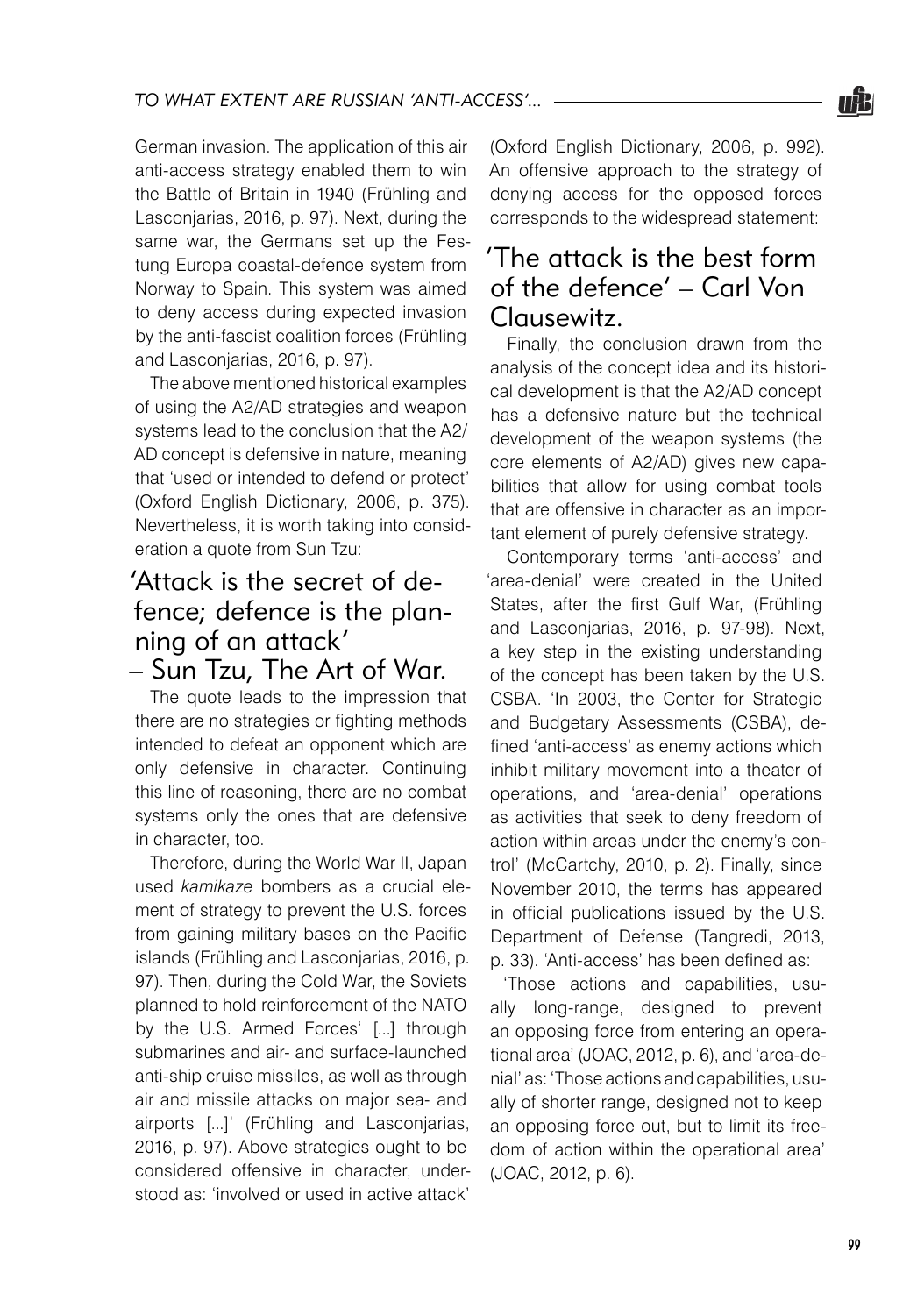The Joint Operational Access Concept (JOAC) also includes conceptualized anticipated threats caused by A2/AD capabilities that future opponents will be able to use to fight against the U.S. Armed Forces. According to the JOAC, '[...] future state and nonstate adversaries "see the adoption of 'antiaccess' and 'area-denial' strategies against the United States as a favorable course of action for them" [...]' (Boland, 2012). Thus, threats potentially caused by adversaries' A2/AD capabilities are considered as a future emerging security challenges which should be countered by NATO forces. In addition, this publication was a guideline for the development of supporting service doctrines implying the relevance of the A2/AD capabilities such as the Air-Sea Battle Concept (ASB), and the Joint Concept for Entry Operations (JOEC) (Boland, 2012). In this point, it may be summed up that the U.S. Department of Defence focuses on military aspects and offensive capabilities that would be used by the U.S. expeditionary forces. Moreover, it contains measure offensive in character to overcome modern A2/AD systems which are a form of conventional warfare the U.S. expeditionary forces would most likely face in a next conflict. So, the U.S. treats the A2/AD concept as offensive in character, regardless of its defensive essence.

Concluding this part of the paper, it can be stated that the A2/AD concept has defensive essence but this strategy is not exclusive for a defender or a weaker military opponent only. What is more, despite the fact that the terms were coined for the U.S. Armed Forces requirements, and originally are military operational level definitions, the terms are not exclusive for the military only. The A2/AD capabilities can be a relevant component of strategy, and even grand strategy, they also can include international diplomacy, internal political and economic activities (Tangredi, 2013, p. 5).

Moreover, from the military perspective, the components of A2/AD capabilities include '[...] air defenses, counter-maritime forces, and theatre offensive strike weapons, such as short- or medium-range ballistic missiles, cruise missiles, and other precision guided munitions' (Williams, 2017). Systems like these are classified as conventional warfare means and can be used successfully during defensive as well as offensive operations. Also, offensive cyber warfare and electronic warfare can be classified as the non-kinetic components of A2/AD capabilities. Finally, high readiness and special operation forces units are categorised as A2/AD forces, which are more offensive than defensive in character.

As it was mentioned in the introduction, A2/AD systems are considered as an emerging challenge for security order in Europe. Especially, the rise of Russian A2/AD capabilities is reported to be a big threat for NATO member states like Estonia, Latvia, Lithuania and Poland. Thus, the next part of the paper will be devoted to examining the reasons and character of Moscow's efforts in this field.

# A2/AD capabilities – a key element of Russia's super power position.

Based on lessons taken from the performance of U.S. Armed Forces during the Gulf War, Russia understood that they will not be able to defeat coalition (NATO) forces in a linear conflict. Additionally, after poor operation in the Chechen Wars President Putin executed radical reforms in organisation and technical modernisation of the Russian Armed Forces. These changes were boosted by experiences from the Georgian conflict in 2008 (Frühling and Lasconjarias, 2016, p. 98). What is more, '[...] Russian forces continue to benefit from the significant resources that have been

<u>nâ l</u>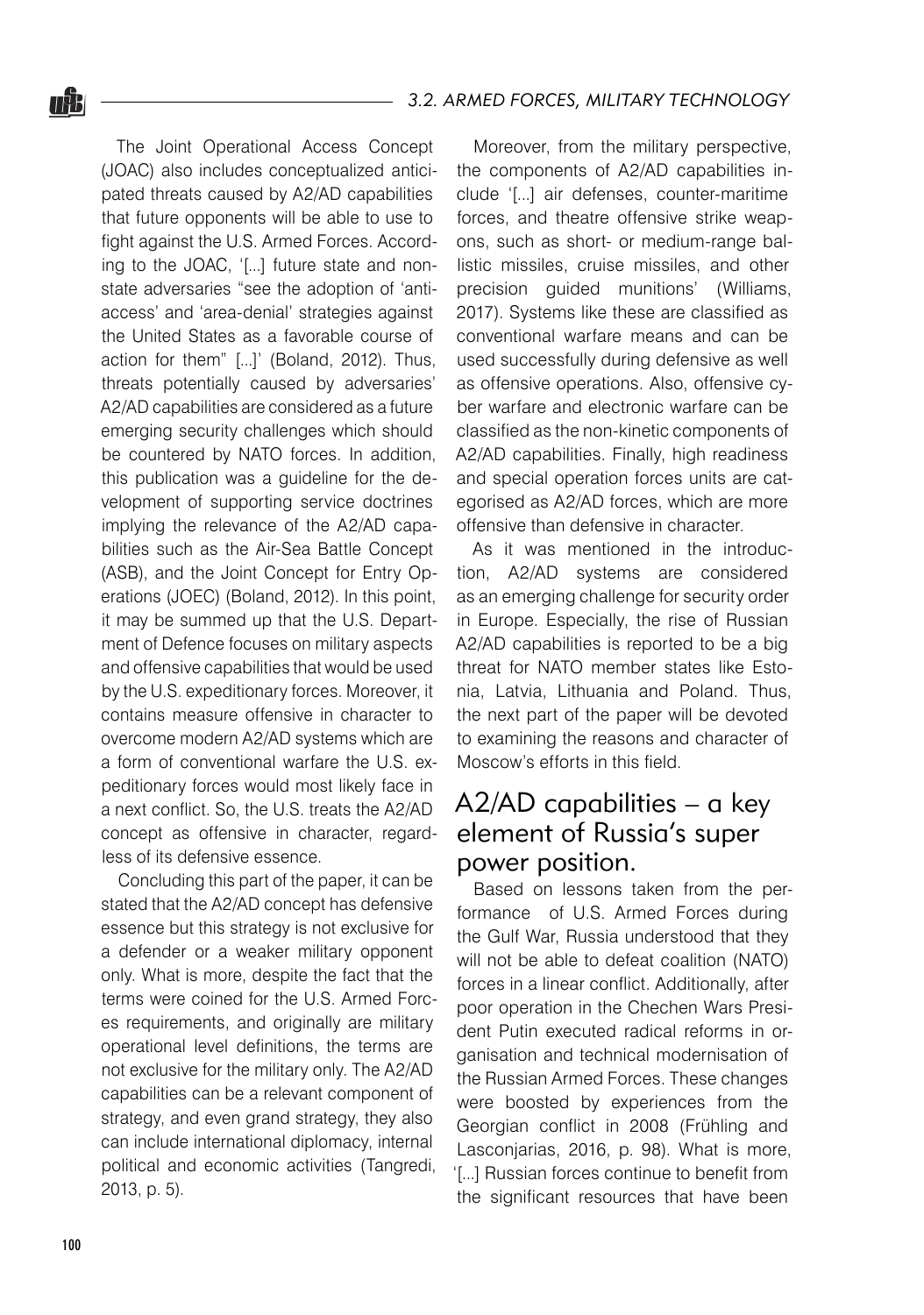

allocated to them by President Vladimir Putin, and are better prepared, better trained and better equipped than a few years ago' (Frühling and Lasconjarias, 2016, p. 100). Nevertheless, Russia is aware that currently the NATO has supremacy in conventional means of armed struggle. Thus, one of the ways to deal with that is systematically developed conventional A2/AD capabilities.

The above position is confirmed by Loic Burton: 'In response to NATO's unmatched ability to conduct large scale airspace operations, Russia has established large anti-access /area-denial (A2/AD) exclusion zones or 'bubbles' around the Baltic states, the Black Sea, the Eastern Mediterranean and the Arctic. These A2/AD bubbles allow Moscow to deny the use of airspace in these areas and dramatically constraint the movement of ships and land forces in case of crisis' (Burton, 2016). Figure 1 shows the existing deployment of Russian A2/AD systems.



#### Figure 1. Deployment of Russian A2/AD systems (August 2016)

Source: Burton, Loic. 2016. Bubble Trouble: Russians A2/AD Capabilities, http://foreignpolicyblogs.com/2016/10/25/bubble-trouble-russia-a2-ad/ (accessed 25 October 2016).

To better understand whether Russian A2/AD systems are offensive or defensive in character, it is important to analyse the implemented capabilities from Moscow's

as well as Brussels's (NATO's) perspective.

According to Korteweg and Besch, Vladimir Putin challenges the European security order as a result of his feeling of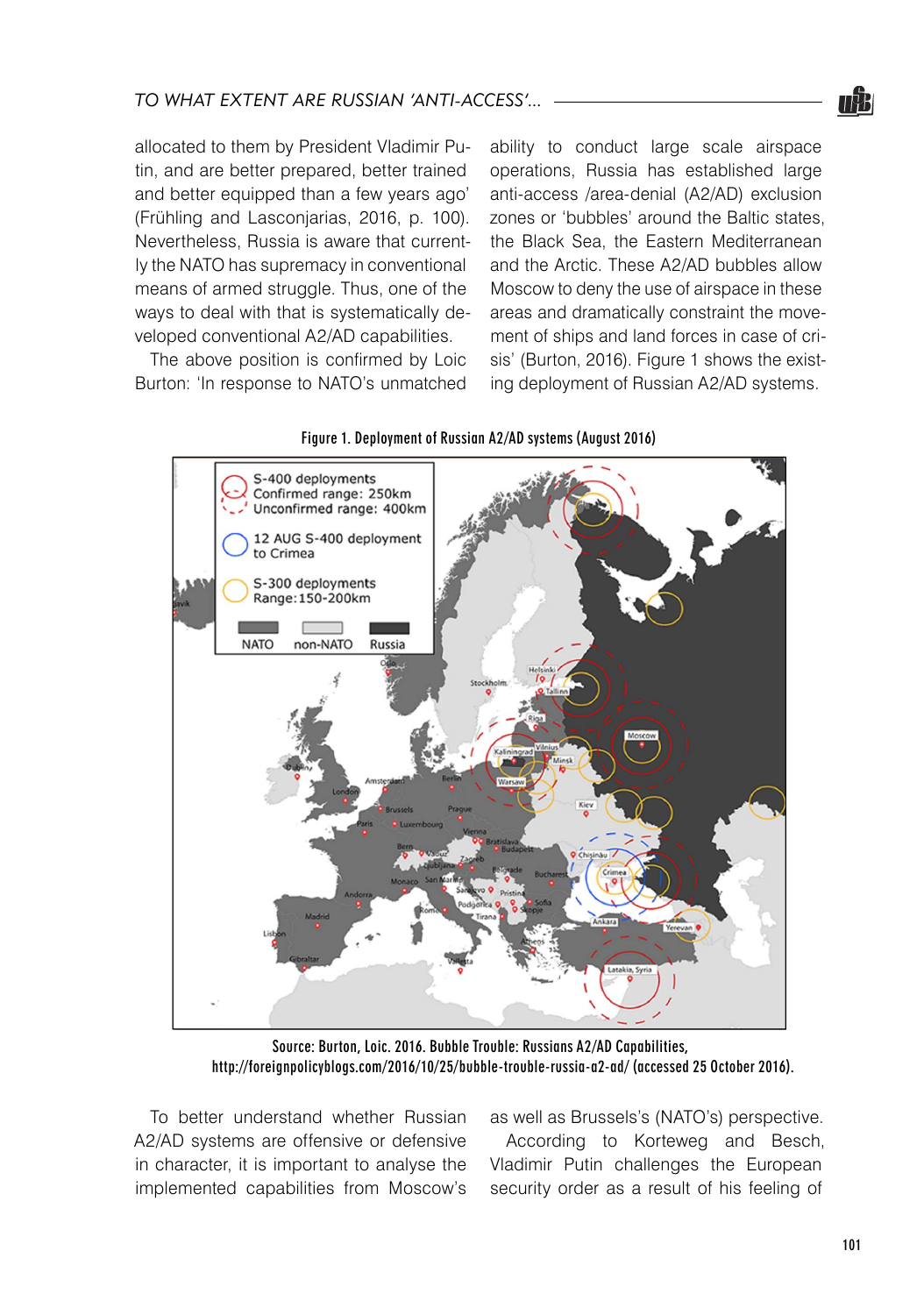being surrounded by the NATO. On this account, Russia defined a potential danger caused by NATO enlargement in the military doctrine as follows (Korteweg and Besch, 2016):

nŜ.

'[...] a) build-up of the power potential of the North Atlantic Treaty Organization (NATO) and vesting the NATO with global functions carried out in violation of the rules of international law, bringing the military infrastructure of NATO member countries near the borders of the Russian Federation, including by further expansion of the alliance;

[...] c) deployment (build-up) of military contingents of foreign states (groups of states) in the territories of the states contiguous with the Russian Federation and its allies, as well as in adjacent waters, including for exerting political and military pressure on the Russian Federation' (The Military Doctrine of the Russian Federation, para. 12 a, and 12 c).

Concluding the above opinion and quotes from the Russian doctrine, it can be said that the development and modernisation of A2/AD systems is nothing else like building modern fortifications as equipoise to NATO's military supremacy. What is more, fortifications are usually considered to be defensive in nature. In this light, Russian A2/AD capabilities may be found as defensive in character. Unfortunately, on the other hand, Russian efforts in this area strictly correspond to statements made by President Vladimir Putin:

'If you are not able to fight, hit first' – Vladimir Putin (Jaeski, 2017).

The above statement can give impression that his intent is to develop capabilities that will give Russian Armed Forces a possibility of attacking effectively first if decided. Thus, A2/AD systems seem to be designed not only to protect the Russian Federation territory but to create preconditions to conduct limited offensive operations.

Moreover, first, remembering that the 'near abroad', from the Russian point of view, stretches, '[...] from the Arctic down across the [...] Eastern Europe and towards the Black Sea [...]' (Korteweg and Besch, 2016), covering many countries with a significant number of Russian minority, which were former Soviet republics, including Georgia, Moldova, Ukraine, and present NATO members like Estonia, Latvia and Lithuania (Korteweg and Besch, 2016). Second, based on the latest experiences from Russian action in Georgia, Crimea, Syria and the Donbas region in Eastern Ukraine, one can claim that the A2/AD capabilities are used by Moscow to ensure freedom of movement during offensive operations. Hence, A2/AD systems defensive in essence are used in actions which are offensive in character. This offensive use of the A2/AD capabilities ought to be found as a potential threat, especially for nations which are recognized by Moscow as a 'near abroad'.

Next, looking from the NATO's point of view, a significant rise in Russian A2/AD capabilities, which were shown to public after engagement in the Syrian conflict, is found as a vital threat for the Allies. For example, General Philip Breedlove, the former Supreme Allied Commander in Europe said in September 2015:

'As we see the very capable air defence beginning to show up in Syria, we are a little worried about A2/AD bubble being created in the eastern Mediterranean. [...] Russia has developed a very strong A2/AD capability in the Black Sea. Essentially their cruise missiles range entire Black Sea, and their air defence missiles range about 40 to 50 percent of the Black Sea. These very sophisticated air defence capabilities are not about [the Islamic State], they are about something else' (Gibbons-Neff, 2015).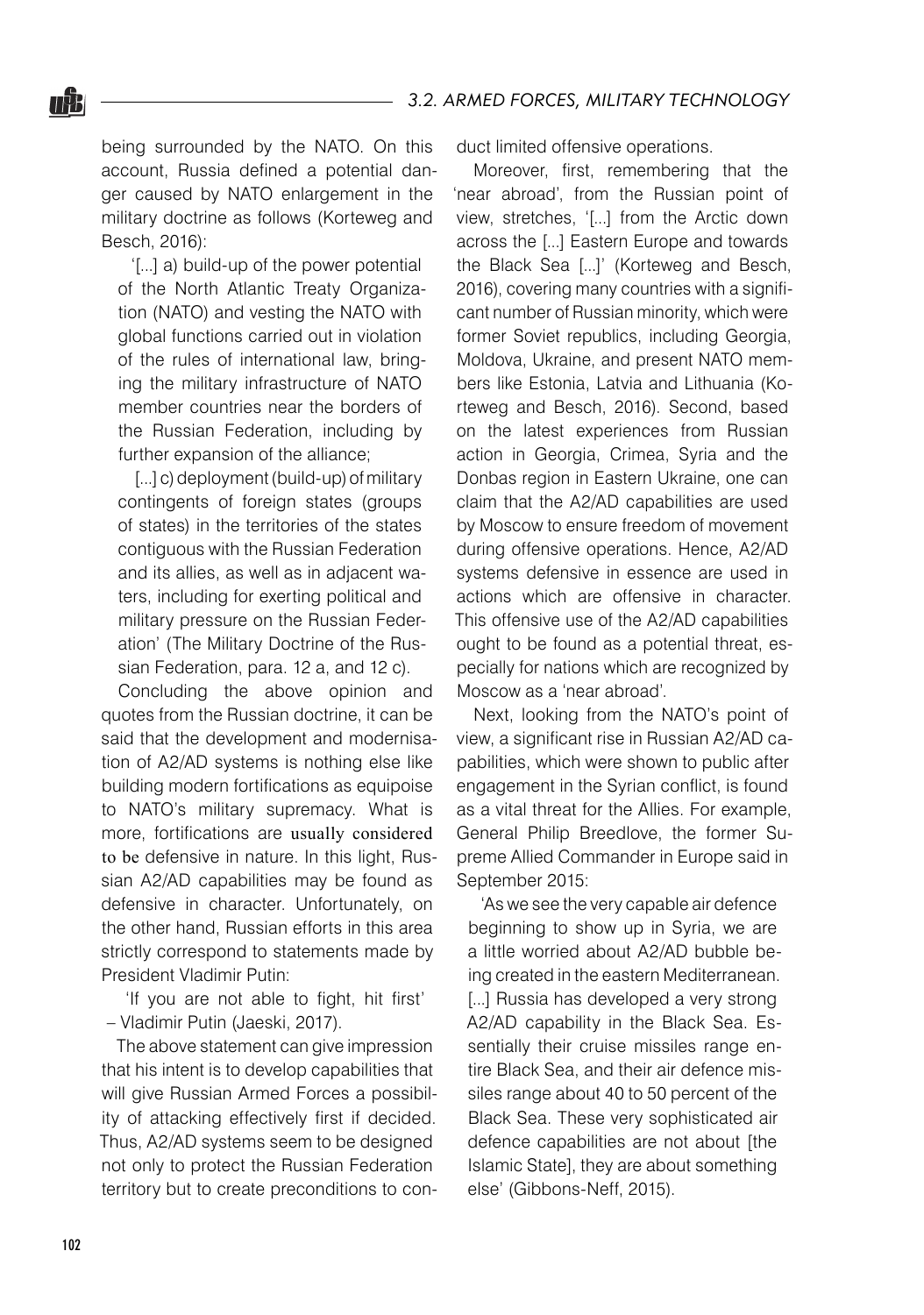Additionally, in January 2016, General Frank Gorenc, commander of the United States Air Force in Europe and Africa, said about Russian A2/AD systems deployed in the Kaliningrad district:

'It is very serious. Obviously, we continue to monitor it. They have every right to lay that stuff out. But the proliferation and the density of that kind of A2/AD environment is something that we are going to have to take into account. [...] They are using cruise missiles, they are using bombers. It is clear that they are desiring to show what ability they have to affect not just regional events but worldwide events' (Gladstone, 2016).

The above statements of recognised experts indicate that Russian A2/AD systems are considered to be offensive in character and what is more, the systems cause a great threat to the international security. Therefore, the next part of the paper will examine existing deployment and threats for NATO members caused by Russian A2/AD systems.

### Threats caused by Russian A2/AD systems

Based on available, unclassified data, Russia possesses conventional A2/AD capabilities like '[...] missile defence systems, anti-ship cruise missiles, submarines, high-readiness brigades and special forces' (Korteweg and Besch, 2016). Next, other obtainable sources divide Russian A2/AD systems into three groups: air defence, land based strike, and naval strike. First, Ian Williams lists the following air defence systems: the *S-300,* and *S-400* long range anti-air missiles, and the *Buk* family highly mobile surface-toair missiles. Next, he classifies the following as land based strike systems: the *SS-26,* and *Iskander* short range offensive ballistic missiles, and also the *Oniks* antiship missiles. Finally, according to Williams, the naval strike category includes *SS-N-30A* Kalibr type cruise missiles and *SS-N-27 Sizzle*r anti-ship missiles (based on Williams, 2017). In addition, to have a full range of Russian A2/AD systems, air based strike group ought to be mentioned as well. The systems belonging to this category include *Raduga KH-15* and *KH-22,* as well as the most advanced *KH-101* and KH-102 air-launched cruise missiles.

Then, trying to examine potential threats caused by Russian A2/AD capabilities (commonly called A2/AD bubbles), it is worth starting with the Arctic region. The Russian A2/AD bubble in this region is considered as a secondary importance to the NATO, but not for Norway. This country desires more involvement and systematically shows that radars deployed on the Kola Peninsula together with the Northern Fleet's battleships armed with anti-ship and anti-aircraft missile systems have a potential to threaten the sea lines of communication of the Allies (Burton, 2017). But, on the other hand, one can claim that Russia needs this bubble to protect access to the Murmansk Maritime Base. Thus, the character of the capabilities is both offensive and defensive.

Second, in the Black Sea region, after the annexation of the Crimean Peninsula, Russia deployed varied A2/AD systems, including the Bastion-P shore-based antiship missile system armed with the P-800 Oniks missiles and the S-300 PMU antiaircraft missile systems. Besides, public opinion was informed about the planned deployment of *Tu-22M3 Backfire* bombers, *Tupolev Tu-142*, and the Ilyushin Il-38 maritime patrol and anti-submarine aircrafts in this area of operation (Burton, 2017). In addition, after the deployment of *S-400* missiles systems cooperating with *S-300*  missiles systems there, a range of the

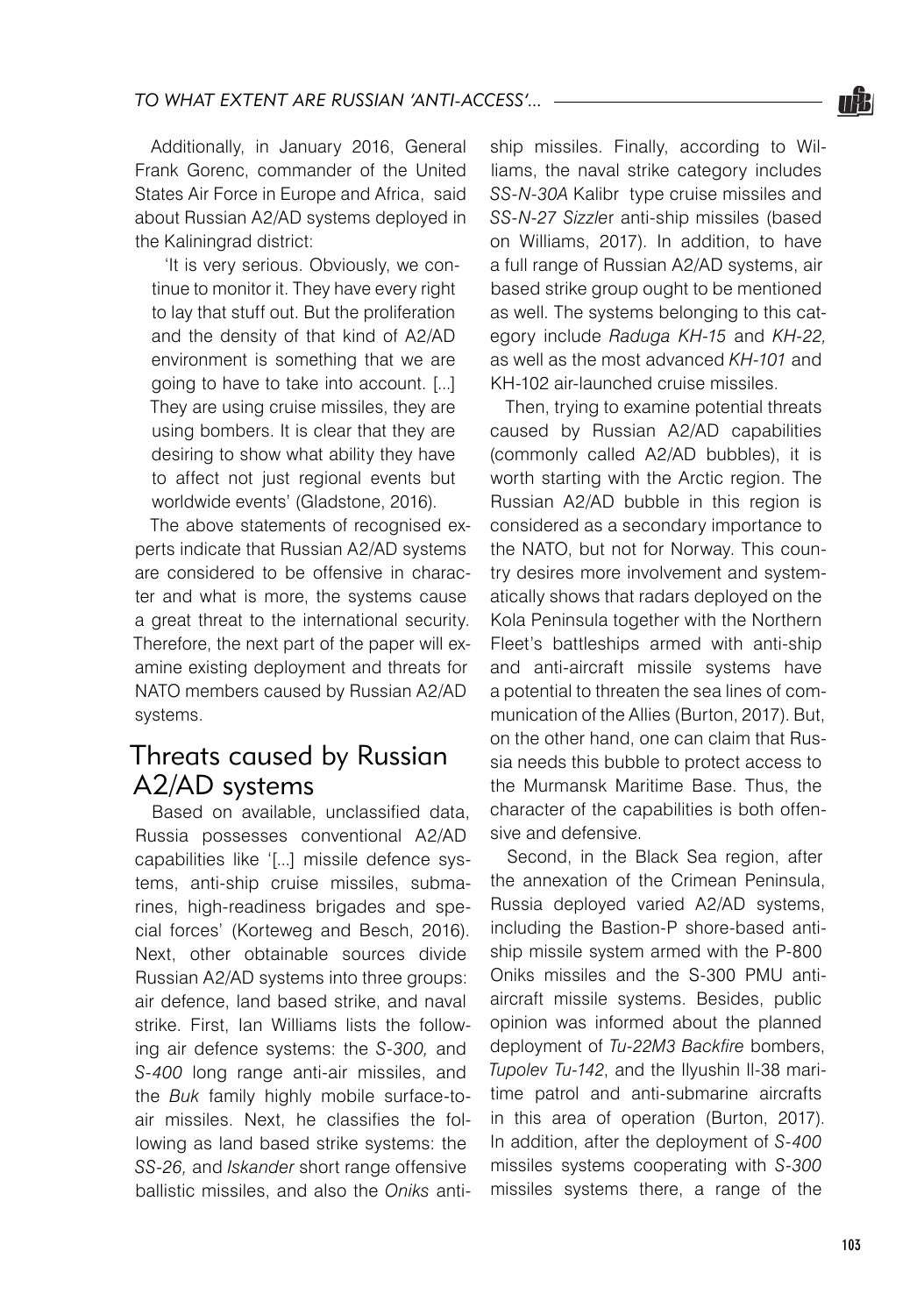impact of A2/AD systems was extended over the Eastern Black Sea, Eastern Turkey and Georgia (Burton, 2016). Nevertheless, according to Burton, despite the extended range of impact of the A2/AD bubble over Turkey, Bulgaria, and Romania, they are not in danger. This bubble should not prevent the NATO from reinforcing these countries in the event of armed conflict with Russia (Burton, 2016). Thus, facts presented above imply that A2/AD systems deployed in the Black Sea region mainly aim to prevent a NATO offensive operation against Russia and eventually they can ensure freedom of offensive operations in Ukraine, Georgia and Moldova. So, from the NATO's perspective, the systems may be found as more defensive than offensive in character.

Third, within the Eastern Mediterranean, Yakhont anti-ship cruise missiles, Iskander missiles, S-400 and S-300 air defence missiles systems '[...] deployed in Syria create A2/AD bubble in the region, [...] allowing Russia to control most of the Eastern Mediterranean airspace' (Burton, 2016). The only NATO member whose security can be directly affected by A2/AD systems deployed there is Turkey. But, the examination of the available information allows claiming that there is no direct threat for Turkish security. In addition, from the perspective of the defence of the Russian territory, this bubble seems to be unnecessary. Nevertheless, the bubble is an important element of building the image of Russian Armed Forces as a modern and high combat ready power. Additionally, the strong military presence in the region allows Moscow to keep control over the Syrian conflict and ensure the freedom of military operations and political presence in the region to support Assad's regime. Moreover, Russia must be considered by international community as one of the main players able to contribute to the effective end of the Syrian crisis. Therefore, it can be inferred that these systems ought to be found as offensive in character.

Finally, the Baltic region is most often considered as the biggest threat for the European security order. This is where the A2/AD bubble deployed in the Kaliningrad enclave is a real challenge for the NATO. Firstly, on the Russian side, the Kaliningrad region is heavily militarized. There are deployed radars and K-300P Bastion-P shorebased mobile anti-ship missile batteries armed with the Mach 2.5+ supersonic seaskimming the P-800 Oniks missiles. Also, there are S-400 Triumf, and SA-21 Growler missiles (Burton, 2016), which are protected by the Pantsir-S surface-to-air gun-missile systems. It is reported that a range of offensive weapon systems deployed in the Kaliningrad region effectively render the north-east part of Polish and almost whole Lithuanian airspace '[...] no-fly zones for conventional non-stealthy aircraft' (Burton, 2016). Secondly, on the NATO's side, according to Burton, there is' [...] NATO's small footprint in the region and the geographic isolation of the Baltic States accentuate this threat' (Burton, 2016). Agreeing with Burton's argument and taking into account the fact that the land, sea, and air roads of military reinforcement of those states are in the direct range of Russian anti-air and antiship missiles systems, the conclusion is that this situation is a real threat to the territorial integrity and even independence of Lithuania, Latvia and Estonia. Furthermore, the fact of deployment of military units (e.g. brigade of maritime infantry), intended for offensive operations, proves the offensive character of these technical installations. Finally, this estimation corresponds with Moscow's attempts to build a superpower position in the Baltic Sea region. Thus, offensive A2/AD capabilities are necessary to achieve political goals.

uk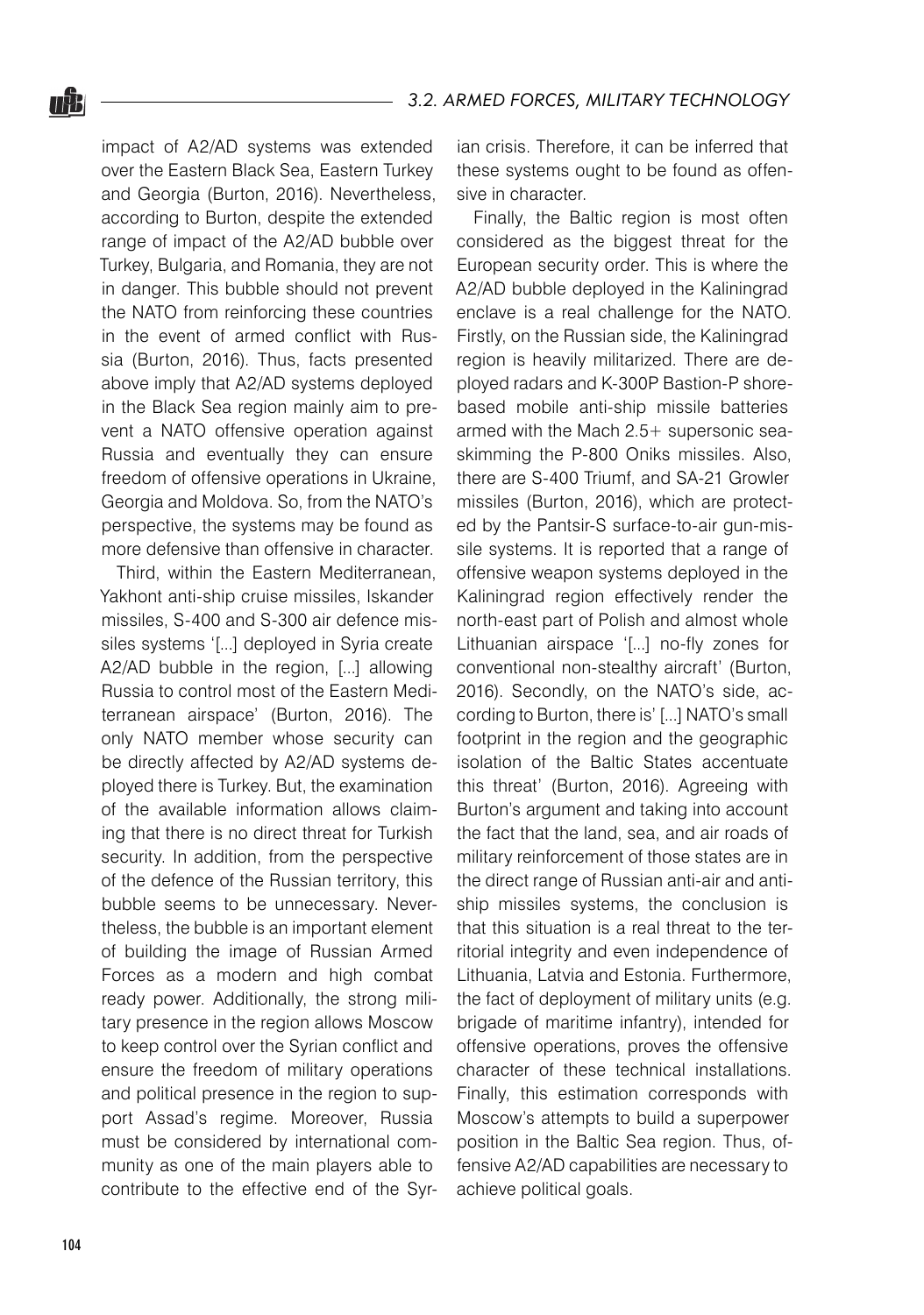In addition, the proof of the offensive destiny of the Russian A2/AD systems is large-scale military exercises conducted in the Baltic and Black Sea regions recently. These exercises aimed to demonstrate the top capability level and combat readiness of the Russian Armed Forces after reorganization and technical modernization. Moreover, the A2/AD systems were used as a core element of operations whose goals were to reinforce troops deployed in the Kaliningrad and Eastern Mediterranean regions very fast. So, these systems were used to ensure the execution of operations offensive in character.

To conclude this part of the paper, General Gorenc is right that Russia has its sovereign right to develop and deploy any kind of weapon systems appropriate for its own protection. Additionally, one can say that Russian A2/AD systems are nothing else like building 'fortifications' that are defensive in character to protect its own territory. This way of thinking about the use of systems is represented even by the current Supreme Allied Commander, Transformation (SACT) General Denis Mercier. In 2015, General assessed the Russian A2/AD system as defensive in character (intended to defense only) and not threatening the security order in Europe (Brzeski, 2016).

Nevertheless, the combination of above opinions and facts about the offensive design of the systems contradicts the opinion about their only defensive nature. Additionally, from the military point of view, Russian A2/AD systems ought to be considered as combat tools allowing an execution of offensive operations within its range of impact on an opponent.

A military threat is of course vital but, the most terrifying argument for the fact that Russian A2/AD capabilities are a real danger for the NATO Eastern Flank members is

public awareness of Russian supremacy in these lethal means of combat. Such a belief can lead to the situation in which there will be no political will in countries like Italy, France or Spain to support their Allies from Eastern Europe in the event of an armed conflict. The lack of NATO's solidarity and unity can be caused by the awareness of a significant number of possible human losses during the combat operations against Russia possessing modern combat systems, which the Allied troops will not be able to defeat successfully without a large number of losses among soldiers facing the fight.

Finally, a real necessity of the combat readiness of NATO's armed forces to confront Russia determined to restore its superpower position strengthens Vladimir Putin's rhetoric, who said that:

'[...] he could, if he wanted, have Russian troops not only in Kiev, but also in Riga, Vilnius, Tallinn, Warsaw and Bucharest within two days' (Frühling and Lasconjarias, 2016, p. 109).

Accordingly to above threats, it will be subsequently suggested what kind of both military and political measures the NATO ought to take to successfully deal with the A2/AD challenge.

### Ways of responding to the A2/AD challenge.

The NATO needs a comprehensive approach to deal with the A2/AD emerging challenge, being a specific combination of available military and political measures. Starting with examining the military readiness to combat with Russian A2/AD systems, General Breedlove's opinion should be quoted:

'We have the tools, but we do not have nearly enough of them. [...] Right now we are almost completely dependent on air forces and aviation assets in order

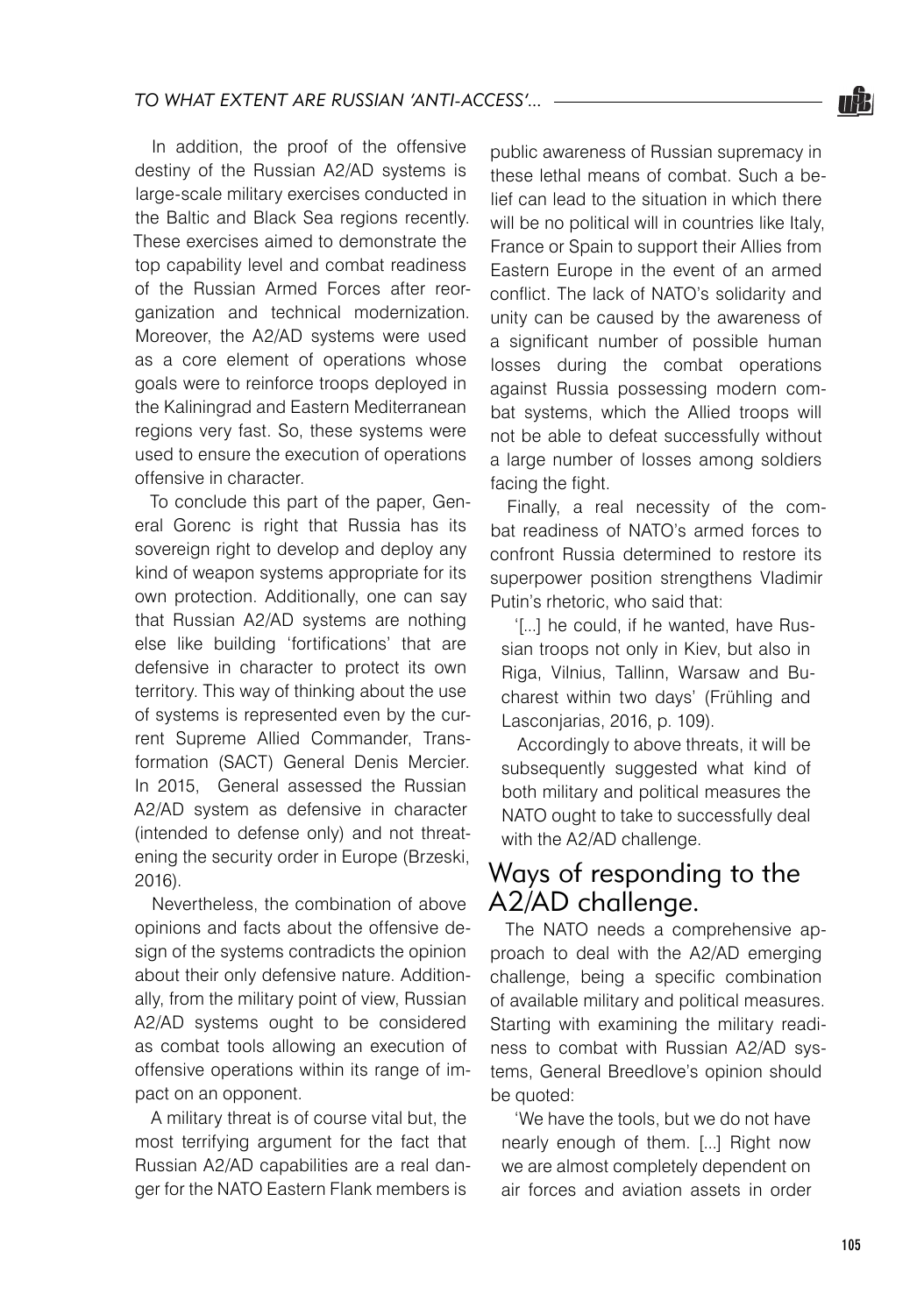to attack the A2/AD problem' (Majumdar, 2016).

nŜ.

His opinion leads to the conclusion that the NATO has not enough sophisticated combat measures to defeat Russian A2/AD systems. The only ones available today to fight effectively in such a hostile environment are the U.S. F-35s and F-22 Raptors fifth-generation aircraft. Therefore, NATO member states ought to first increase the number of currently possessed fighting systems offensive in character such as surveillance aircraft and low observable standoff air-launched cruise missiles – the JASSM (Joint Air-to-Surface Standoff Missile). The above technical modernisation is necessary to be able to successfully defeat the A2/AD systems deployed in the Kaliningrad enclave in the event of collective defence of the Baltic States. Also, NATO member states that are directly threatened by the offensive components of Russian A2/AD bubbles ought to develop defensive A2/AD capabilities for their own protection by purchasing the Patriot air-and-missile defence systems, or in cooperation with the U.S., develop, for example, an 'antiballistic shield'.

Second, the NATO has to strongly demonstrate its solidarity, determination and credibility to defend its members (Korteweg and Besch, 2016). A very good step in this direction was made during the last NATO summit in Warsaw, in July 2016. A decision about the deployment of four battalion size battle groups in the Baltic States and Poland, together with the U.S heavy brigade size battle group in Poland within Enhanced Forward Presence (EFP) ought to show Moscow that the NATO is ready to deploy its troops even in the region where Russia has supremacy in conventional combat capabilities. Nevertheless, this positive stance from the NATO side should be supported by investment in equipment

that provides capability to defeat both the offensive and defensive components of Russian A2/AD systems.

Third, the NATO ought to invest in preparation of its members' armed forces to operatein the Eastern European area of operation. This is because, after the years of training and equipping troops for non-Article 5 mission in Afghanistan, a significant number of states has armed forces which are not combat ready to execute Article 5 missions (Korteweg and Besch, 2016). As a result, the NATO must establish new training policy responding to current threats caused by Russian revisionism. One of the objectives of military exercises ought to be increased readiness of NATO's forces to move across Europe. Next, scenarios of exercises ought to include identified and predicted threats caused by Russian A2/ AD systems and training objectives should force commanders to deal with them and to accomplish a mission with minimum human losses.

To start the intellectualisation of political measures, the NATO should first closely cooperate with countries like Sweden and Finland to avert a Russian attack on Finnish and Swedish islands. A reason is that the occupation of these islands would allow for enlarging the impact zones of Russian A2/AD systems. Thus, the NATO ought to promote defence cooperation between Sweden, Finland and its member states like Poland, Lithuania, Latvia and Estonia (Korteweg and Besch, 2016).

Second, the NATO ought to use all possible political measures to prevent the transfer of modern technologies which may be used by Russia to enhance further possessed A2/AD capabilities. At the same time, politicians should promote building a positive attitude among decision makers and public to develop NATO's necessary capabilities in this area.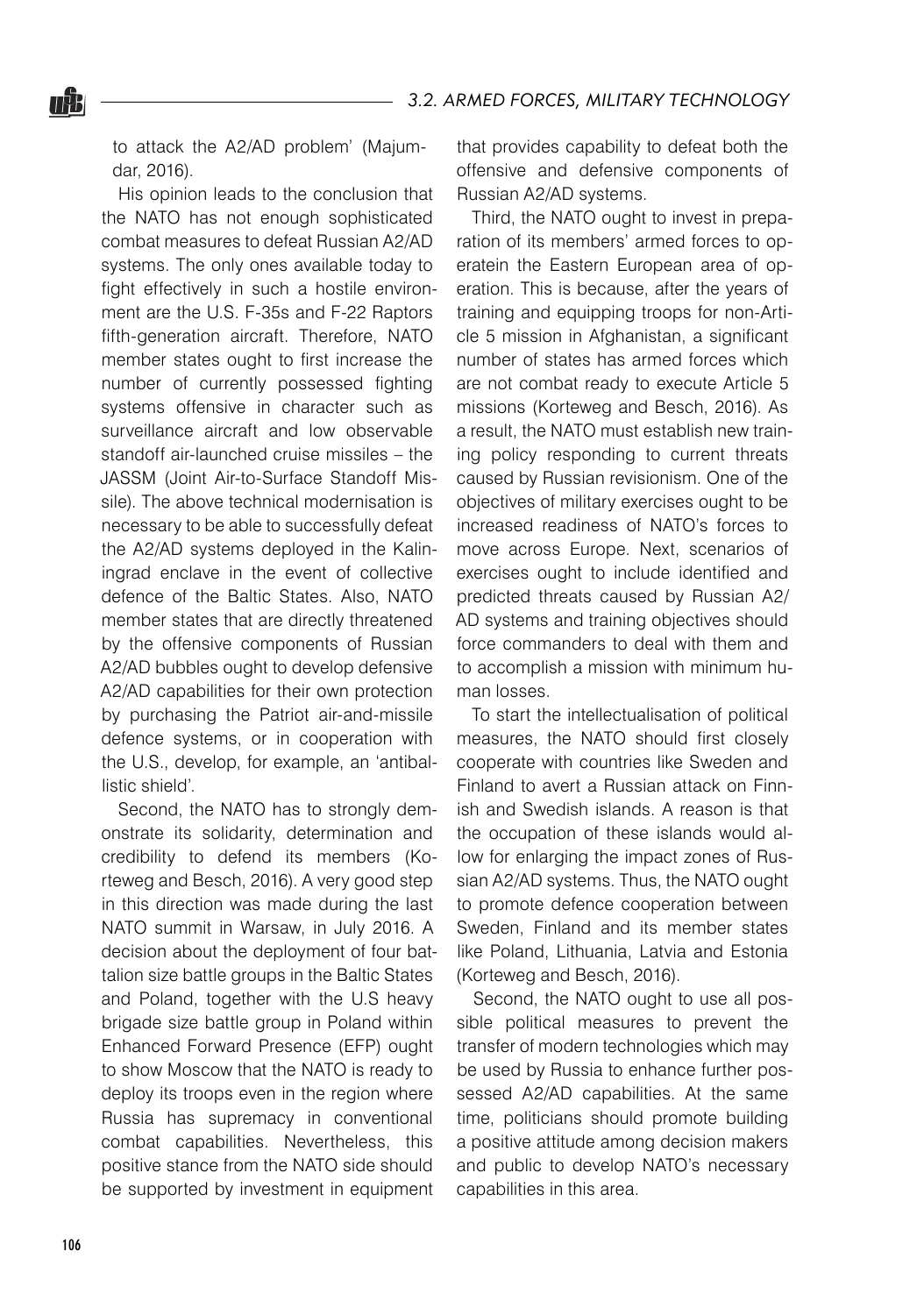

Finally, attempts to run a peace dialogue with Russia ought not to be stopped because convincing Moscow that the NATO is not against Russia is the best but at the same time, the most challenging way to counter threats to the European security implicated by the A2/AD systems.

#### Conclusion

Analysis of the accessible literature allows for a clear statement to be made that 'anti-access' and 'area-denial' are relatively new definitions related to combat strategies, and that the core idea of denying an opponent's access to the territory strategic for defender is defensive in nature.

Then, trying to answer whether modern A2/AD systems are defensive or offensive in character, the given answer can be that the systems are both, as combat systems are not only defensive or offensive in character nowadays. So, almost any technical system can have both the defensive and offensive use. Even more, offensive combat tools can be used as a key element of defensive strategy.

The above mentioned phenomenon of modern, complex combat systems allowed Russia to build up A2/AD capabilities, which are recognized as very efficient during defensive operations. On the other hand, the systems provide the ability to carry out offensive operations in accordance with the old rule – attack effectively first and the A2/AD bubbles could facilitate it within their range. Moreover, the capabilities are a key element of efforts to rebuild Russia's superpower position in the Baltic and Black Sea regions. Thus, Russian A2/ AD systems – in that theatre – are more offensive than defensive in character.

Finally, threats caused by the systems are forcing NATO to be prepared as soon as possible to counter Russian supremacy in conventional A2/AD capabilities and to be fully prepared to conduct collective defence in accordance with the Article 5 of the NATO Treaty. If this is not done, Russia will achieve its strategic goal, which is the destabilisation of NATO members' solidarity and unity. Furthermore, Russia will be able to restore the former Soviet sphere of political and economic influence, including NATO members like Estonia, Latvia, Lithuania, Poland, Romania, and Bulgaria. Thus, the Russian systems pose real threats to the security order in the eastern part of Europe.

### References

- Boland, R., 2012, Military Counters Anti-Access Threats. [Online] May 2012, (accessed 03 April 2017), http://www.afcea. org/content/?q=military-counters-antiaccess-threats.
- Brzeski, R., 2016, A2/AD. [Online] 13 December 2016, (accessed 04 April 2017), http://maidan.org.ua/pl/2016/12/rosijskyj-variant-stratehiji-a2ad/.
- Burton, L., 2016, Bubble Trouble: Russians A2/AD Capabilities. [Online] 25 October 2016. (accessed 16 March 2017), http:// foreignpolicyblogs.com/2016/10/25/ bubble-trouble-russia-a2-ad/.
- Concise Oxford English Dictionary, Eleventh Edition, Revised, Oxford University Press, 2006.
- Frühling, S., Lasconjarias, G., 2016, NATO, A<sub>2</sub>/A<sub>D</sub> and the Kaliningrad Challenge. [Online] 11 March 2016, (accessed 18 March 2017), https://www.scribd.com/ document/333262485/NATO-A2ADand-the-Kaliningrad-Challenge.
- Hughes, W.P., 2000, Fleet Tactics and Coastal Combat. Naval Institute Press, 2000.
- Gibbons-Neff, T., 2015, Top NATO general: Russia starting to build air defense bubble over Syria. [Online] 9 September 2015, (accessed 28 March 2017), https:// www.washingtonpost.com/news/checkpoint/wp/2015/09/29/top-nato-generalrussians-starting-to-build-air-defensebubble-over-syria.